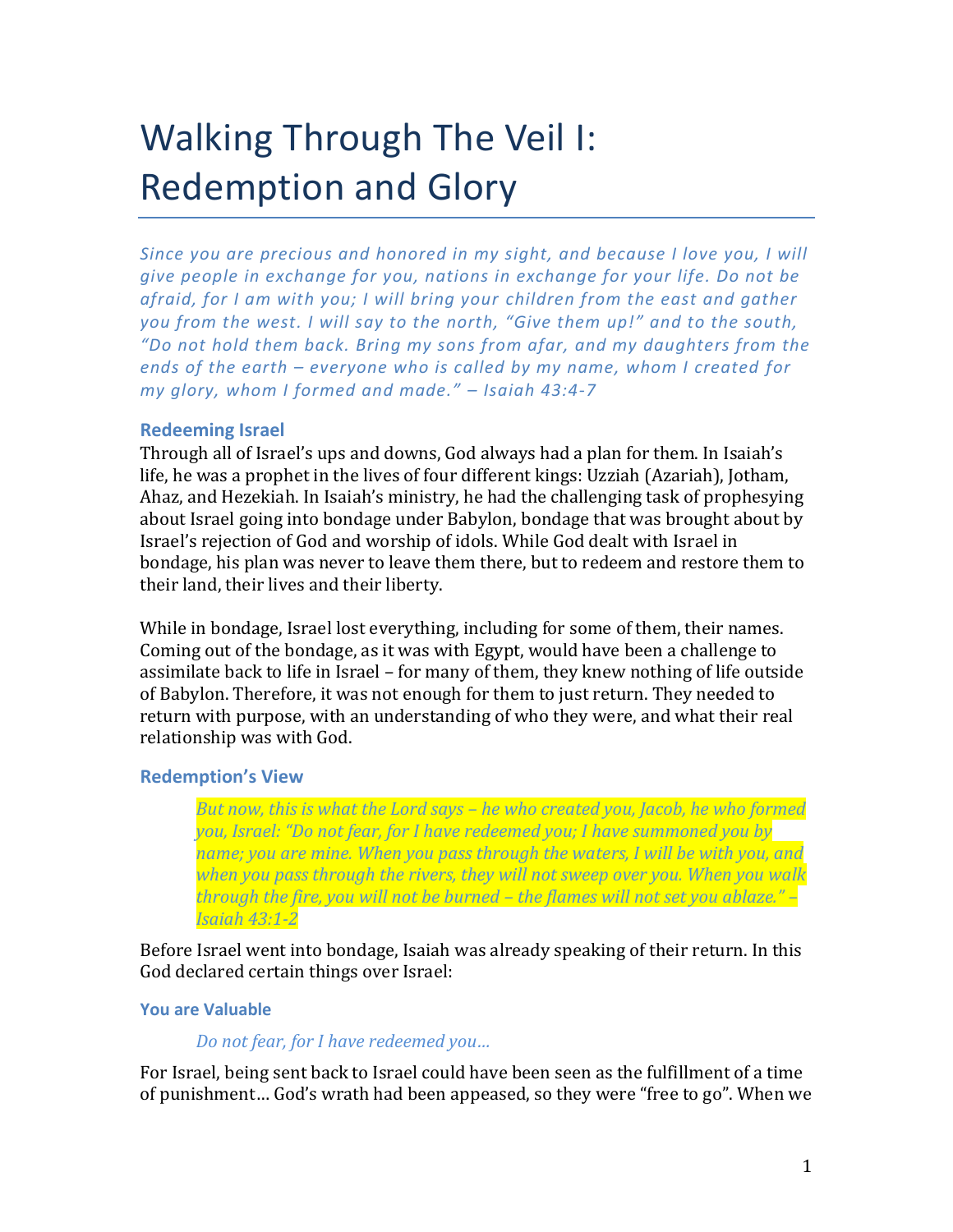go through trials of any sort, we often feel that God is meting out justice, and outside of that, we have nothing to offer. We work or serve for the sake of commandment, or for fear of reprisal. Much like driving on the freeway when there is a highway patrol near us, we fulfill the "law of the road" so we don't get caught, but never experience the fun, the life or the freedom of driving until the officer goes another way.

God however speaks right up and declares Israel's value to him. *I have redeemed you*… Redeeming is not a word we use regularly anymore outside of church, but it used to be very common in shopping. Coupons were redeemed for cash value, and aluminum cans were redeemed for money. *Redeeming* simply means *to buy*. Where *redeem* is used in the New Testament it refers to paying full price for an item. God was telling Israel that he knew their worth and was willing to pay the full price for them. The fact that he was willing to pay showed that Israel was not just "living punishment to punishment", but that God truly valued Israel.

For us, when we think of how God considers us, we will usually put it in terms of how we think we measured up on the obedience chart. What God wants us to see

and come to terms with is that *he sees us as valuable to him*.

> *For God so loved the world that he gave his one and only Son, that whoever believes in him shall not perish but have eternal life. – John 3:16*

Typically we focus on the "formula" for salvation in this statement (whoever believes in him…), but the formula is not effective without the value that God places on the

*Who do you value, and how do you demonstrate that value? What are you willing to pay or give to receive whom you value?*

world – a value so high that he was willing to pay full price for it – the price of His Son's life.

## **You Are Known**

## *I have summoned you by name*

When God created mankind, God gave him a name. When God established covenant with Abraham, he gave him a new name. We are told that in the eternal kingdom that the only ones who will be there are those whose names are written in the Lamb's book of life (Revelation 21:27). For those who lost their name or their identity in bondage, God was reinforcing that *while others may not know who you are, I do*. Israel, and the individuals who were to return were not just a number, not just another nation, but they were specifically called out, so they would be identified as belonging to God. Shepherds whose sheep converged into one big flock would stand at opposite sides of the pasture and begin to call their sheep. The sheep, knowing the voice of the shepherd would then separate into the right herds.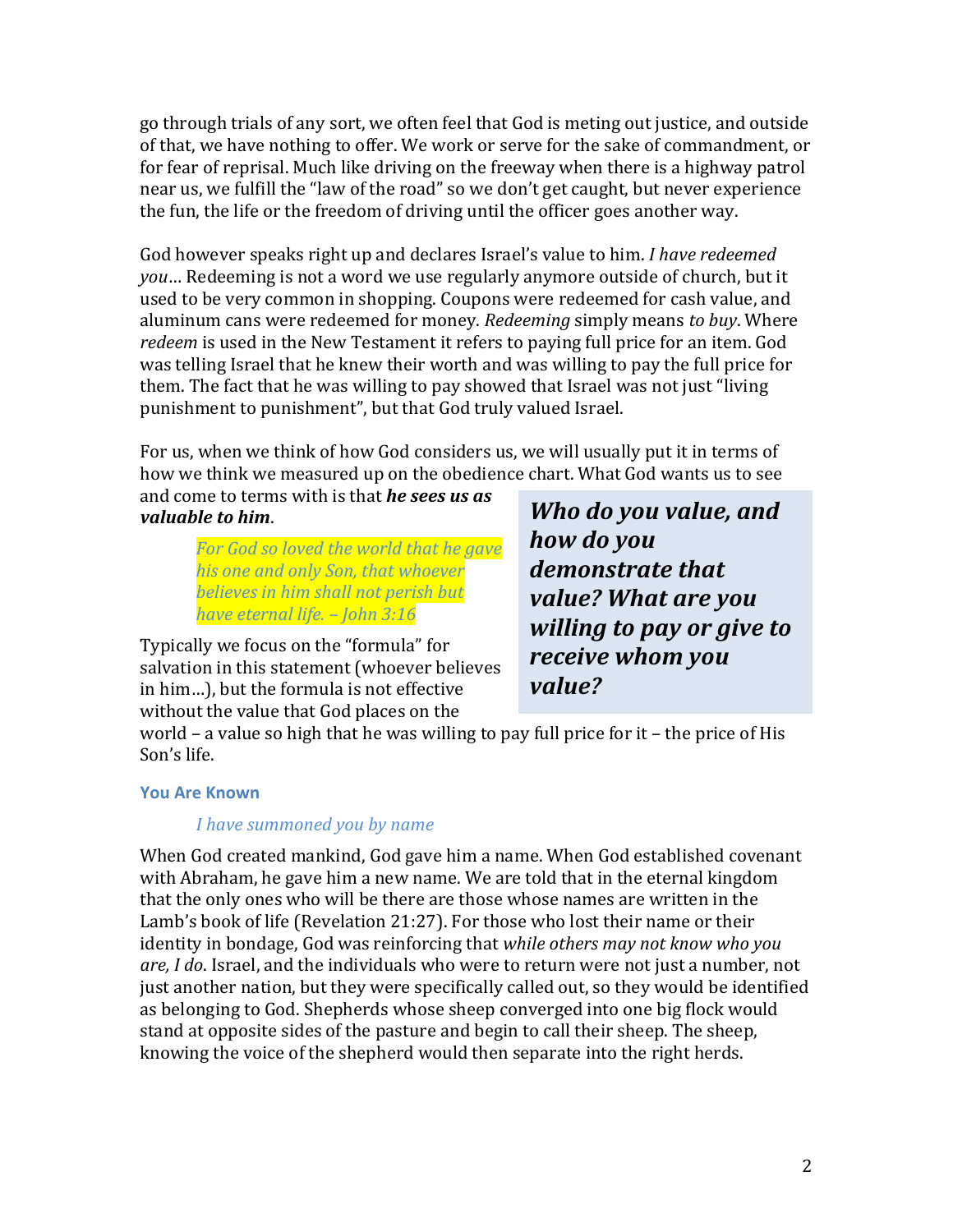*Then, leaving her water jar, the woman went back to the town and said to the people, "Comes see a man who told me everything I ever did Could this be the Messiah?" – John 4:28-29*

# *When God calls, we need to be attentive to His voice above all others so we can move toward Him*

The Samaritan woman was understandably stand-offish to this Jewish man who approached her, but when she saw that *she was known*, she responded by acknowledging him as the Messiah.

We also are known of God. He calls us by

name, and as he calls, we are able to hear his voice and follow him. The sheep following the shepherd simply trust the voice of the shepherd and move to that voice. Understanding that we are known of Him, we should likewise move toward him when he calls.

# **You Are Positioned**

## *You are mine*

Babylon effectively would own Israel through their time of captivity. When they came out, however God wanted Israel to see that they had a place in God's landscape. God was not so much speaking of possession or ownership but he was speaking more of the relationship he would have with Israel again.

*All my father's descendants deserved nothing but death from my lord the king, but you gave your servant a place among those who eat at your table. So what right do I have to make any more appeals to the King? – II Samuel 19:28*

Mephibosheth lived much of his life in fear of David because of what he had been told of his relationship. Mephibosheth unfortunately knew nothing of the standing covenant that David had with his father Jonathan. When David found Mephibosheth, he restored that relationship, and with it, the place in the family that he would have had.

*For he chose us in him before the creation of the world to be holy and blameless in his sight. In love he predestined us for adoption to sonship through Jesus Christ, in accordance with his pleasure and will. – Ephesians 1:4-5*

*But because of his great love for us, God, who is rich in mercy made us alive*  with Christ even when we were dead in transgressions – *it is by grace you have been saved. And God raised us up with Christ and seated us with him in the heavenly realms in Christ Jesus. – Ephesians 2:4-6*

Paul in speaking to the Ephesians told them that they had a place with the Father. They were positioned in proximity (seated in heavenly realms) and in relationship (adoption to sonship), which is what David did with Mephibosheth. This is also God's message to us.